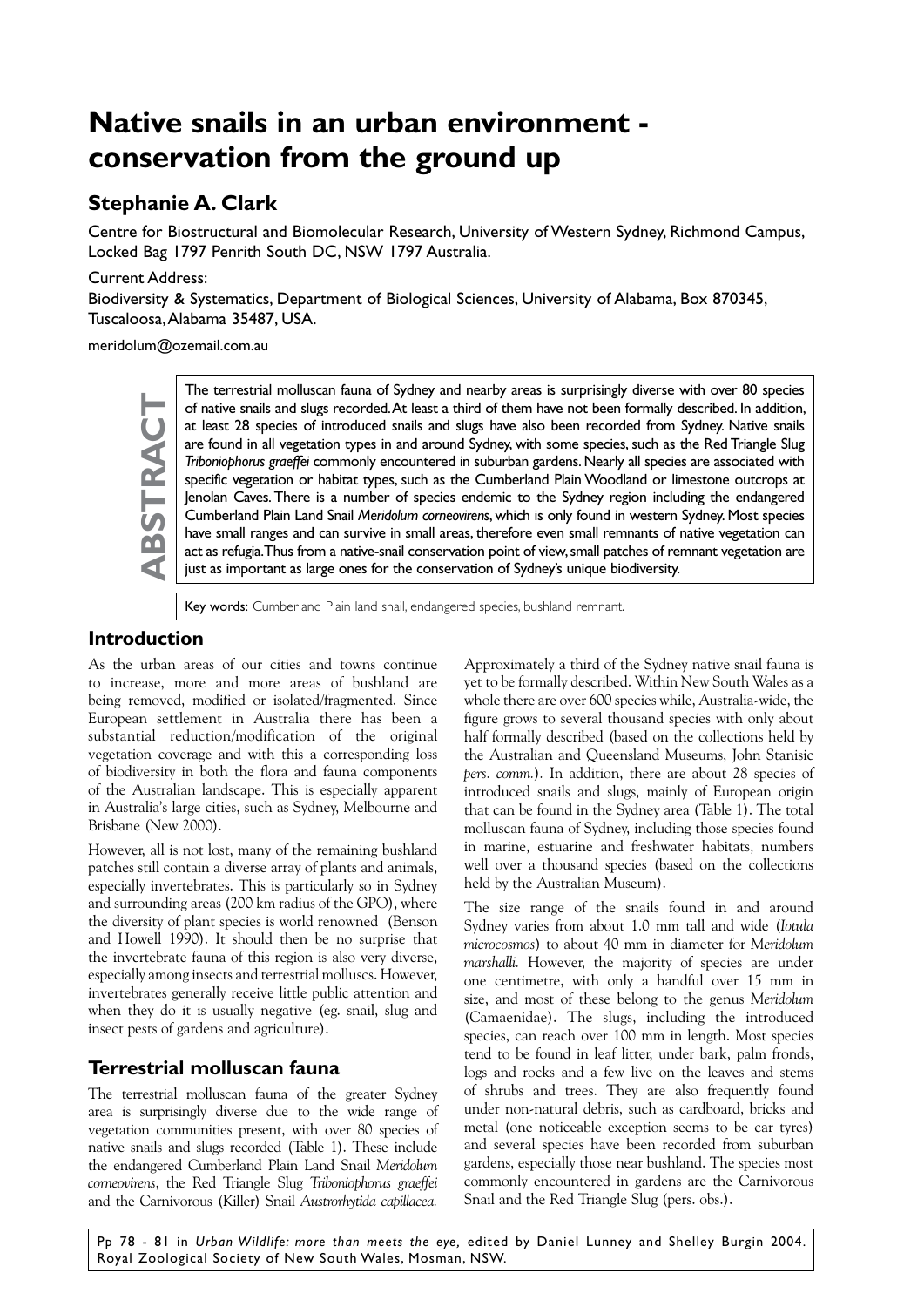| Family           | Species                                     | Family             | <b>Species</b>                            |
|------------------|---------------------------------------------|--------------------|-------------------------------------------|
| Achatinellidae   | Tornatellinops jacksonensis (Cox, 1864)     | Helicarionidae     | Coneuplecta calculosa (Gould, 1852)       |
| Achatinellidae   | Tornatellinops pressus Iredale, 1940        | Helicarionidae     | Fastosarion freycineti (Férussac, 1821)   |
|                  |                                             | Helicarionidae     | Helicarion leopardina Iredale, 1941       |
| Athoracophoridae | Triboniophorus graeffei Humbert, 1863       | Helicarionidae     | Helicarion mastersi (Cox, 1868)           |
| Athoracophoridae | Triboniophorus species A                    | Helicarionidae     | Liardetia scandens (Cox, 1872)            |
| Camaenidae       | Austrochloritis disjuncta (Gude, 1906)      | Helicarionidae     | Melocystis circumcincta (Cox, 1868)       |
| Camaenidae       | Austrochloritis metuenda Iredale, 1938      | Helicarionidae     | Melocystis exclusus (Iredale, 1941)       |
| Camaenidae       | Austrochloritis species A                   | Helicarionidae     | Melocystis jacksoniensis (Gray, 1834)     |
| Camaenidae       | Austrochloritis species B                   | Helicarionidae     | Mysticarion porrectus (Iredale, 1941)     |
| Camaenidae       | Austrochloritis species C                   | Helicarionidae     | Peloparion helenae (Godwin-Austen,        |
| Camaenidae       | Austrochloritis species D                   |                    | 1883)                                     |
| Camaenidae       | Austrochloritis species E                   | Helicarionidae     | Wilhelminaia mathildae Preston, 1913      |
| Camaenidae       | Austrochloritis species F                   | Helicarionidae     | new species A                             |
| Camaenidae       | Meridolum bowdenae McLauchlan, 1951         | Punctidae          | lotula microcosmos (Cox, 1868)            |
| Camaenidae       | Meridolum corneovirens (Pfeiffer, 1851)     | Punctidae          | Paralaoma caputspinulae (Reeve, 1851)     |
| Camaenidae       | Meridolum depressum (Hedley, 1901)          | Punctidae          | new species A                             |
| Camaenidae       | Meridolum duralensis (Cox, 1868)            | Punctidae          | new species B                             |
| Camaenidae       | Meridolum gulosa (Gould, 1846)              | Punctidae          | new species C                             |
| Camaenidae       | Meridolum marshalli McLauchlan, 1951        | Pupillidae         | Cylindrovertilla kingi (Cox, 1864)        |
| Camaenidae       | Meridolum middenense McLauchlan,            | Pupillidae         | Gastrocopta pediculus (Shuttleworth,      |
|                  | 1951                                        |                    | 1852)                                     |
| Camaenidae       | Meridolum species A                         | Pupillidae         | Gastrocopta strangeana (Iredale, 1937)    |
| Camaenidae       | Meridolum species B                         | Pupillidae         | Pupilla australis (Angas, 1864)           |
| Camaenidae       | Meridolum species C                         | Pupillidae         | Pupisoma circumlitum Hedley, 1897         |
| Camaenidae       | Meridolum species D                         | Pupillidae         | new species A                             |
| Camaenidae       | Meridolum species E                         | Pupillidae         | new species B                             |
| Camaenidae       | Meridolum species F                         | Pupillidae         | new species C                             |
| Camaenidae       | Meridolum species G                         |                    |                                           |
| Camaenidae       | Meridolum species H                         | Rhytididae         | Austrorhytida capillacea (Férussac, 1832) |
| Charopidae       | Allocharopa brazieri (Cox, 1868)            | Rhytididae         | Saladelos dulcis Iredale, 1938            |
| Charopidae       | Coenocharopa multiradiata Stanisic, 1990    | Rhytididae         | Strangesta species A                      |
| Charopidae       | Cralopa stroudensis (Cox, 1864)             | Subulinidae        | Eremopeas tuckeri (Pfeiffer, 1846)        |
| Charopidae       | Dentherona saturni (Cox, 1864)              | Subulinidae        | Lamellaxis clavulinus (Potiez and         |
| Charopidae       | Discocharopa aperta (Moellendorff,<br>1888) |                    | Michaud, 1838)                            |
| Charopidae       | Egilomen lirata (Cox, 1864)                 | Succineidae        | Succinea australis (Férussac, 1821)       |
| Charopidae       | Egilomen pexa (Cox, 1868)                   | Succineidae        | Succinea eucalypti Cox, 1864              |
| Charopidae       | Elsothera funerea (Cox, 1868)               | Succineidae        | Succinea macgillivrayi Cox, 1864          |
| Charopidae       | Elsothera sericatula (Pfeiffer, 1849)       | Succineidae        | Succinea species A                        |
| Charopidae       | Gyrocochlea eurythma Hedley, 1924           | Succineidae        | Succinea species B                        |
| Charopidae       | Gyrocochlea impressa Hedley, 1924           | Succineidae        | Succinea species C                        |
| Charopidae       | Hedleyoconcha delta (Pfeiffer, 1857)        | Truncatellidae     | Truncatella scalarina Cox, 1867           |
| Charopidae       | Roblinella belli (Cox, 1864)                |                    |                                           |
| Charopidae       | Setomedea aculeata (Hedley, 1899)           | Introduced species |                                           |
| Charopidae       | new species A                               | Agriolimacidae     | Deroceras laeve (Müller, 1774)            |
| Charopidae       | new species B                               | Agriolimacidae     | Deroceras panormitanum (Lessona and       |
| Charopidae       | new species C                               |                    | Pollonera, 1882)                          |
| Charopidae       | new species D                               | Agriolimacidae     | Deroceras reticulatum (Müller, 1774)      |
| Charopidae       | new species E                               | Arionidae          | Arion hortensis Férussac, 1819            |
| Charopidae       | new species F                               |                    |                                           |
| Charopidae       | new species G                               | Bradybaenidae      | Bradybaena similaris (Férussac, 1821)     |
| Charopidae       | new species H                               | Cionellidae        | Cochlicopa lubrica (Müller, 1774)         |
| Charopidae       | new species I                               | Enidae             | Mastus of pupa (Linnaeus, 1758)           |
| Charopidae       | new species J                               |                    |                                           |
| Charopidae       | new species K                               | Helicarionidae     | Euconulus fulvus (Müller, 1774)           |

Table I. A list of the native and introduced terrestrial snails and slugs recorded in the database of the Australian Museum from the greater Sydney region.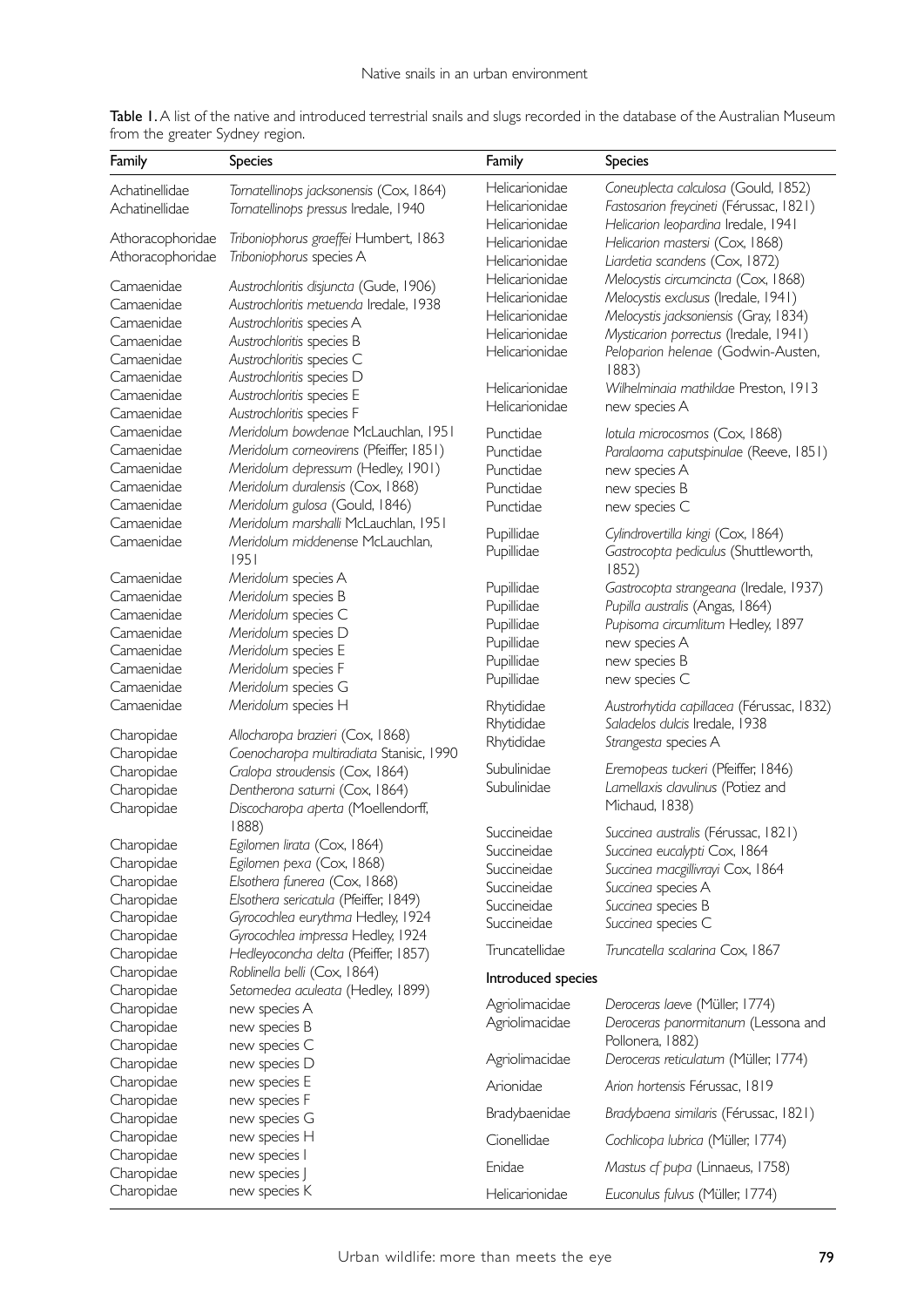| × |
|---|
|---|

| Family                              | <b>Species</b>                                                                                           | Family                                     | <b>Species</b>                                                                                               |
|-------------------------------------|----------------------------------------------------------------------------------------------------------|--------------------------------------------|--------------------------------------------------------------------------------------------------------------|
| Helicidae                           | Cantareus aspersus (Müller, 1774)                                                                        | Milacidae                                  | Milax gagates (Draparnaud, 1801)                                                                             |
| Helicidae<br>Helicidae<br>Helicidae | Cepaea nemoralis (Linnaeus, 1758)<br>Eobania vermiculata (Müller, 1774)<br>Theba pisana (Müller, 1774)   | Pleurodiscidae                             | Pleurodiscus balmei (Potiez and Michaud,<br>1838)                                                            |
| Hygromiidae                         | Cernuella virgata (Da Costa, 1778)                                                                       | Testacellidae                              | Testacella haliotidea Draparnaud, 1801                                                                       |
| Hygromiidae                         | Microxeromagna armillata (Lowe, 1852)                                                                    | Valloniidae                                | Vallonia pulchella (Müller, 1774)                                                                            |
| Hygromiidae<br>Hygromiidae          | Prietocella barbara (Linnaeus, 1758)<br>Xerocincta neglecta (Draparnaud, 1805)                           | Zonitidae<br>Zonitidae                     | Oxychilus alliarius (Miller, 1822)<br>Oxychilus cellarius (Müller, 1774)                                     |
| Limacidae<br>Limacidae<br>Limacidae | Lehmannia nyctelia (Bourguignat, 1861)<br>Limacus flava (Linnaeus, 1758)<br>Limax maximus Linnaeus, 1758 | <b>Zonitidae</b><br>Zonitidae<br>Zonitidae | Oxychilus draparnaldi (Beck, 1837)<br>Vitrea contracta (Westerlund, 1873)<br>Zonitoides arboreus (Say, 1817) |

All species of land snails and slugs found in and around Sydney are hermaphroditic. They are active mostly at night or on overcast days and feed predominately on fungus and decaying detritus. The exceptions are the Carnivorous Snails (Rhytididae) and the Red Triangle Slugs (Athoracophoridae). There are at least three species of rhytidids found in Sydney, which feed mainly on snails and worms. The Red Triangle Slugs feed on algae, which grows on various surfaces, such as garden paths or on the smooth barked Sydney Blue Gum *Eucalyptus saligna,*  where their distinctive feeding trails can rise more than 10 m up the trunk of the trees (Beesley *et al*. 1998).

Most of the introduced species of snails and slugs are considered to be garden and/or agricultural pests as they feed mainly on living plant material and can reach very high densities if not controlled (eg. Brown Garden Snail *Cantareus aspersus*; Asian Snail *Bradybaena similaris*; Leopard Slug *Limax maximus*). It is these introduced pests that are responsible for the poor public perception that all snails have, even if they are listed under the New South Wales *Threatened Species Conservation Act 1995*. It is interesting to note that the Brown Garden Snail is also the most commonly farmed and eaten snail species in restaurants, in Australia and abroad (Beesley *et al*. 1998).

The number of species that can be found at any particular site varies according to a number of factors, including the vegetation type, the amount of available habitat, how isolated/fragmented the site is and how degraded it might be. On average, between four and six species can be found per site. Some have more than10 species while limestone areas (rich source of ca1cium), such as Jenolan, Wombeyan and Bungonia Caves, have upwards of 20 species (Clark in prep; pers. obs.).

Most species are found associated only with specific habitats and typically have small ranges, for example there is a number of species of snails endemic to the limestone outcrops present at Jenolan (*Meridolum depressum*), Wombeyan (*Meridolum* species I) and Bungonia Caves (*Meridolum* species J). Species currently considered to be endemic to Sydney include the endangered Cumberland Plain Land Snail *Meridolum corneovirens*, *Austrochloritis* species E, *Peloparion helenae*, *Strangesta* species A, Charopidae new species B, Punctidae new species B and *Triboniophorus* species A. As more detailed studies are conducted using morphological, anatomical and genetic data on species thought to be widespread, it is likely that a number of them will be found to consist of a number of narrow range species (Clark in prep.).

The endangered snail *M. corneovirens* is an example of a narrow range endemic species with specific habitat requirements. It is restricted to the Cumberland Plain and Castlereagh Woodlands of Western Sydney. Recent studies (Clark and Richardson 2002; Clark in prep) have indicated that *M. corneovirens* does not require large areas to maintain a viable population. Using spatial autocorrelation analysis and allozyme data, they demonstrated that populations of *M. corneovirens* are highly structured at very short distances (2 m) and after about 350 m the populations are random. From a conservation management point of view this means that individuals found within a radius of 350 m are more likely to be related than they would be if found more than this distance apart. Similar results have been reported for other species of land snail, all from Europe (eg. *Cantareus aspersus* Arnaud *et al.* 1999, 2001; *Pomatias elegans,*  Pfenninger 2002). Populations there were also observed to be highly structured at small distances but the structure broke down at larger distances.

## **Small bushland patches and conservation**

As more detailed surveys and taxonomic studies are conducted on Australia's endemic snails, it has become apparent that the actual number of species is much higher than previously considered (Hyman *et al.* in press). These species are, on the whole, restricted to small areas and/or to particular vegetation types and are generally small in size (less than 1 cm). Even small remnants of native vegetation can, therefore, act as refugia/conservation reserves for a number of species, especially invertebrates and small plants (Burgman and Lindenmayer 1998; New 2000). For example, suburban gardens can support a number of native species. With the growing trend in promoting the use of native plants endemic to the local area, the prospects of maintaining some of the unique biodiversity of the Sydney Region is enhanced. From a conservation perspective, small areas, such as those commonly encountered in large cities, take on added importance as these areas sometimes contain the only remaining populations of some species of native snails.